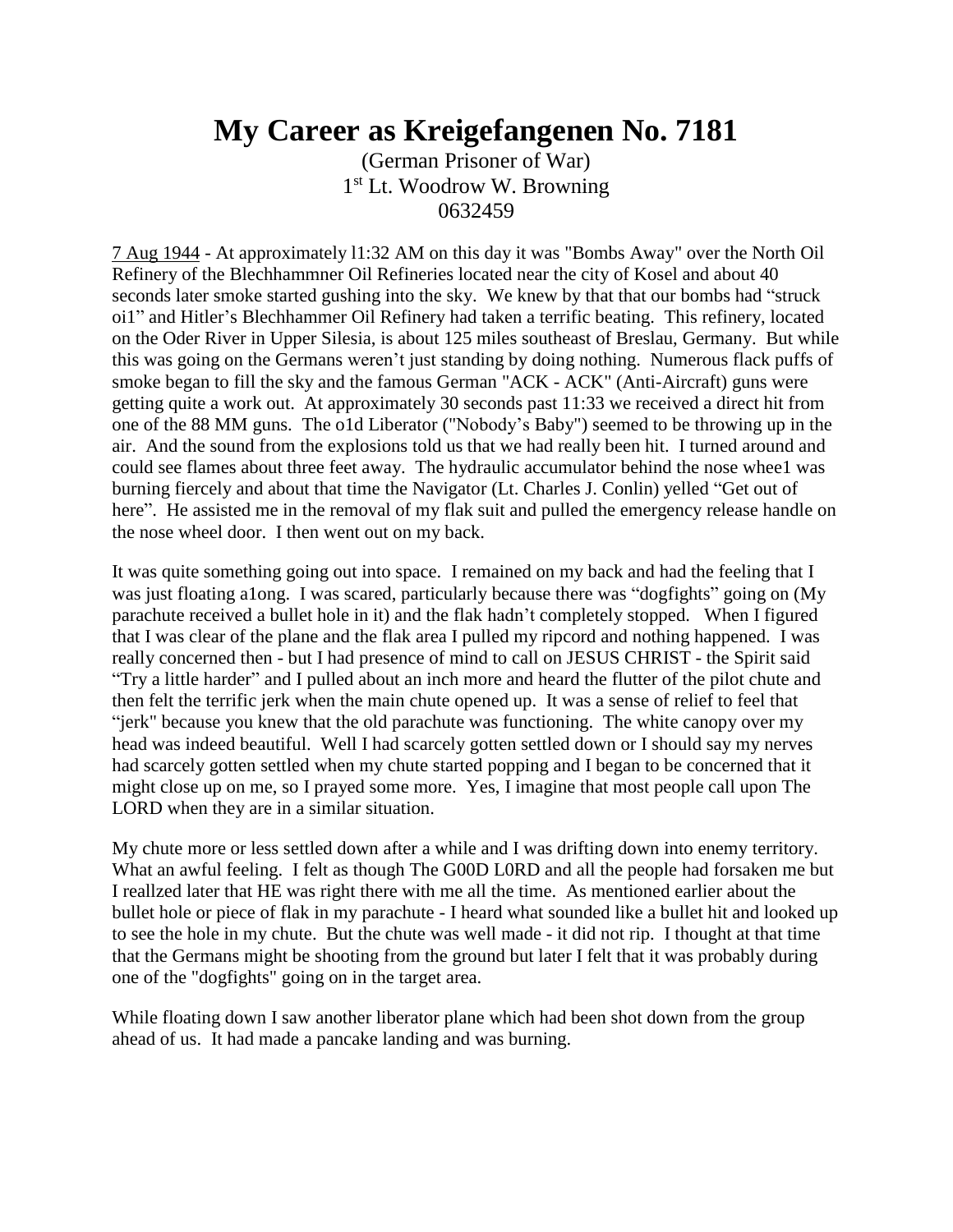I had thoughts while floating down. I thought of how worried my wife and family would be when they received the "MIA" (Missing-In-Action) notice from the War Department. I also thought about a letter which I had written to our first son (Clyde) a couple of days before.

As I came dowm to earth the wind seemed to have died completely and my chute folded up nicely on the ground. I landed in a field which had some kind of grain (wheat, oats etc.) in it. It was rather a smooth landing although I hit pretty hard on my left foot. Very shortly after I landed a Germen soldier with civilians came up. The soldier took me into a small town for interrogation. Then I was put in a small room and kept until about 3:00 PM at which time I was taken by truck to another town. In this truck also was one of the gunners from my crew and the bombardier and navigator of the plane shot down in the group ahead of us. We arrived at the town of Neustadt and were searched again and then placed in jail cells. That night the Germans gave us some margarine, sausage and lousy German (black) bread. I really was hungry but I could only eat a bite or two of that German bread. After an overnight stay in the jail (also the next day) we departed in the evening to the railroad station and started a trip to Frankfurt on the train. Our route took us through Oppeln, Gorlitz, Breslau, Dresden, Leigzig, Weimar and Erfurt. We arrived in a couple of days.

Frankfurt (on the Main River) is an interrogation center for the Prisoners of War. Then we were taken to Wetzler which is a distribution point for Air Force Prisoners of War. I was happy to see that all members of the two crews who were shot down four days ago (from our squadron) had gotten out safely. I later found out that seven of our crew balled out safely - the Pilot (who stayed with the ship so we could bail out and did not get out because he was trying to save the other two who could not get out) the Co-Pilot and the Engineer - Top Gunner - did not make it. (Note: Lt Bates, the Pilot, was awarded the Silver Star, posthumously, for his acts of heroism).

I found "chief" Elliott there at Wetzler. He had been shot down before we were. I had flown several missions with him and he was a good friend. The bombardier and navigator from another of our crews as well as some of the enlisted gunners were there also. We arrived at Wetzler on 13 Aug 44 and received our first issue of Red cross supplies. We were also able to take a bath, shave and put on clean clothes. Seemed like "Xmas" as each prisoner was given a cardboard suitcase, 1 suit underwear, 1 sweater, 1 bottle cascara pills, American cigarettes, pipe, pipe tobacco, pipe cleaners, face and laundry soap , razor blades, shaving soap razor, toothbrush and tooth powder, trousers, shirt, army blouse and overcoat. (Most of the clothing was furnished by the U S Army to the Red cross). We also received vitamin pills, socks, toilet tissue.

I missed my old leather jacket that I had carried on every mission whether I was wearing it or not. It was sort of a good luck piece I guess. I had received a new testament from my sister Hazel for Xmas 1942 and I carried that testament in the pocket of the jacket. inside the testament was a picture of my wife Cathy, and son Clyde. But I didn't think of picking it up when I had to bail out.

14 Aug 44 - Departed for Stalag Luft III locared at Sagan, Germany. Chief Elliott, Joe Coote, Bill Teller, Lloyd Clark from my group and others from different groups boarded the train for our new "home". I would guess that there was about 120 in the group that headed for Stalag Luft III.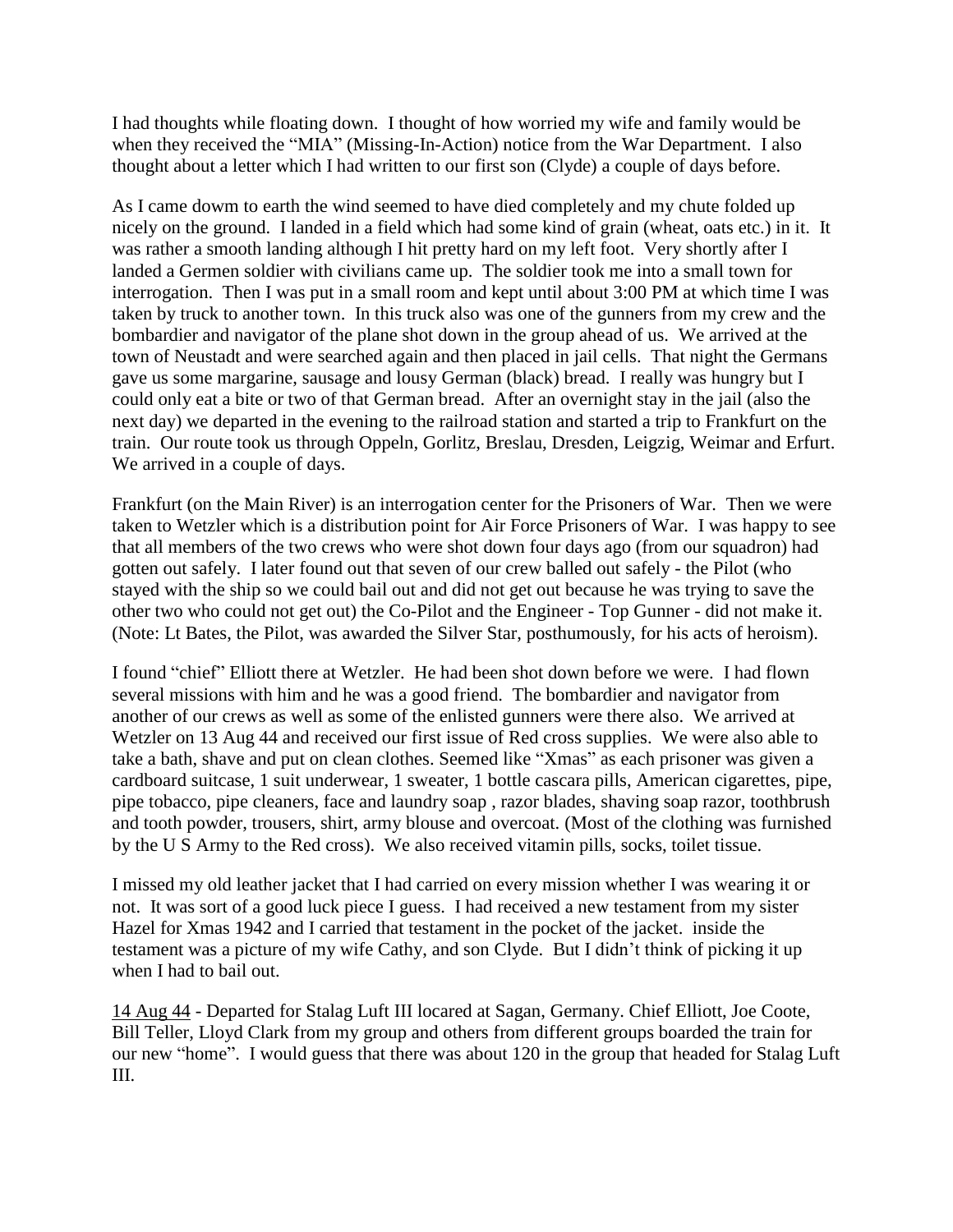16 Aug 44 - Arrived at Stalag Luft III - this is located at Sagan northwest of Breslau and southeast of Berlin. We were assigned to the North compound and Chief and I were assigned to the same room (Room 9 Barracks 103). Found Jim Connell (Chief's navigator) and Larry Crane from our group.

The North Compound consisted mostly of RAF personnel- and personnel flying with the RAF such as RAAF, NZAF, RCAF and others). There were about 400 Americans in this compound, which ls similar to the other compounds (East, South, West & Center) with fifteen barracks (or as the British say "Blocks") in rows of three. The barracks were divided into different rooms wilt 2 or 3 assigned to the smaller rooms and up to 8 or 10 in the larger rooms. There were six others besides Chief and I in our room. We originally had 4 double decker bunks and this was changed to two triple decker and one double decker. It was rather crowded in these rooms since they weren't larger than an ordinary living room. We had F/Lt. Dan Shuman of the Roya1 Canadian Air Force (RCAF) - he lived in Statesboro, GA before going up to Canada to join the RCAF before the US had entered the war; F/Lt. Kenneth Anthony, RCAF; F/Lt. Percty Toft, RCAF; F/Lt. Jungowski who was a member of the Polish Air Force but had fled to England and started flying with the RAF; F/Lt. Ian Kingwell of the RAF and F/Lt. Lou Grant of the RCAF. In the compound was also a building which -was used for communal kitchen and store room. The kitchen issued out supplies and gave out hot water 3 times a day for making coffee, tea or cocoa. But each room did its own cooking.

Also in the compound was a theatre building which the prisoners had built with the Germans zephyring the materials. There was a road or track around the inside of the compound where prisoners walked or ran for exercise. Also in the compound was basketball courts, softball courts, baseba1l, cricket (English game) and places to play other games such as handball, badminton, etc. The YMCA had furnished most of the athletic equipment with some other being received by prisoners in packages from home.

We were left more or less alone in this camp. The Germans held rol1 call and count twice daily and now and then the "Ferrets" (German security police) would run all of the prisoners out of the barracks and give the building a search. We were permitted to write 3 letters and 4 postcards (V Mail) each month and to receive as much mail as the Germans felt like bringing into camp (when it was able to get through to us). Gernan food rations were mostly 7/6 loaf bread per man per week (1/6 per day), some potatoes, a sma1l amount of margarine, suggard and occasionally green vegetables, honey and a few other items. We got meat now and then. The meat issue was run on a roster by rooms. Our room got meat (usua11y beef) about 3 times in the 5 months at Stalag Luft III. When supplies were available we got a Red Cross parcel per week which consisted mainly of 1 can powdered mi1k, (about 1 lb.) 4 ounces chocolate, 1 lb. cheese, 1 box K-2 crackers, 2 ounces powdered coffee, 1 can jam or peanut butter ½ lb. sugar, 2 bars face soap, 1 can spam, pream or similar canned lunch meat, 1 can corn beef, 1 can salmon or 2 cans sardines, 5 pkgs. American cigarettes, 1 lb. margarine, 1 lb. raisins.

28 Aug 44 - Went to sick quarters to have a boil lanced (was bitten by a horse f1y) and stayed there. I managed to read quite a bit there. Was surprised one day when I was asked to go to a room to see a patient and who should it be but S/Sgt. Al Yatakauskas who was the tail gunner on the crew that I was shot down with. He had been shot in the leg and had to have it amputated. He later on was repatriated home. I also got to see Joe Collins (from my Cadet Class at Big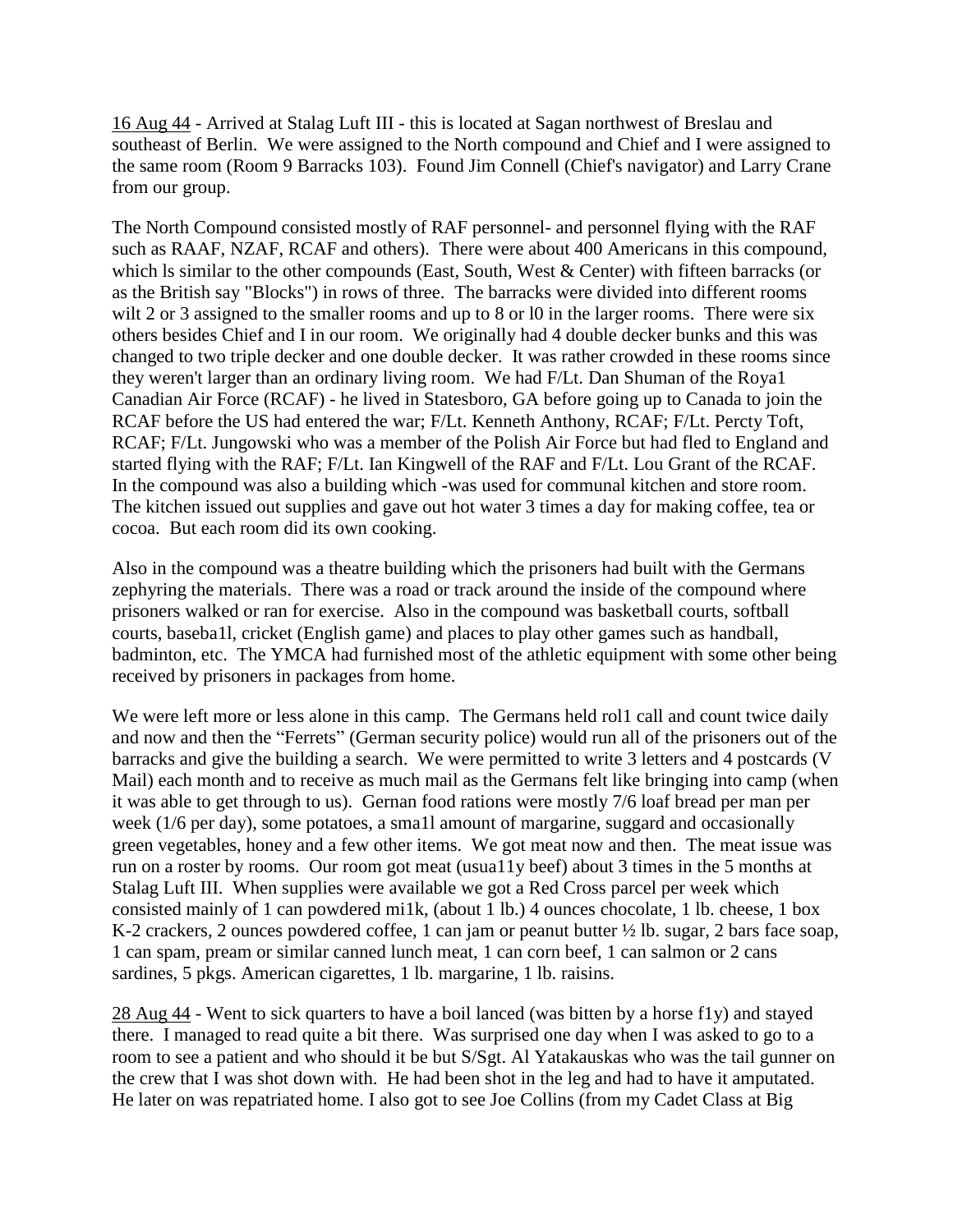Spring). He was shot down in 1943. The German doctor checked on the patients now and then but mostly left it up to the allied doctors who are prisoners. (The British name for the Germans was "Goons").

l4 Sep 44 - Returned to the compound from sick quarters. Lt Charley Conlin, our Navigator had arrived in the Center Compound. Got to see the British stage productions at the theater. It was a musical entitled "Messalina" and depicted the life of the Emperor Claudius. I had seen one before entitled "Palina Panie" on the 18<sup>th</sup> of Aug. The British did a wonderful job with the limited facilities they had.

October 44 - Nothing much doing now - doing lots of reading. Saw a band show put on by an orchestra organized in the camp. YMCA had furnished the instruments. Also got to see some nice softball games with the Canadian All Stars beating the American All Stars. Got to see my first game of cricket - the popular game in England. Also another theater production entitled "Thark".

Nov 44 - Armistice Day - We observed a 2-minute silence at 11:00 AM. Saw a good dramatic p1ay "Flashing Stream" which depicted life at a British Naval Base.

12 Nov 44 - First snow.

20 Nov 44 - Received my first letter today – from my sister, Vicy.

21 Nov 44 - We had kept a certain amount of food in reserve for emergency but orders came out today to use it all up so we really had some nice feeds or as the British would say "a Bash". To be on the safe side, though, we hid about 16 pounds of raisins in cans in the ground.

1 Dec 44 – YMCA brought an American file to the camp – it was "The Spoilers" with John Wayne, Marlene Dietrich and Randolph Scott. Chocolate candy is beginning to sell for high prices. A British guy was offering \$20.00 per pound. Of course, there is no money transaction – the buyer would just give a check for the amount to be cashed upon liberation.

7 Dec 44 - Another play – "The Importance of being Earnest".

21 Dec 44 - Finally got that letter that I had been waiting for a long time – from my darling wife, Cathy and our son, Butch.

XMAS WEEK - Getting full- issue of parcels this week. part regular and part Christmas parcel. We exchanged our regular parcels for Christmas parcels and ended up with each one in the room having a Christmas parcel. Also, one of the guys in the room, F/Lt. Kingwell, had 5 personal parcels which he had received from his home in storage so he got them out for Christmas. The American Christmas parcel had boned turkey, Vienna sausage, wash cloth, pipe, tobacco, plum pudding, deviled ham; preserve butter, dates, mixed nuts, mixed candy, chewing gum, a game (cribbage, chess or similar game), honey, cheese, jam, cherries. - A very wonderful parcel.

25 Dec 44 - Christmas - Christmas in Germany as guest of the German Luftwaffe – our menu for the day: Breakfast - Cereal, Bread, Coffee, Baked beans with pork, vienna sausage. Noon (Dinner) - Boned turkey, dressing, plum jan, onion sauce, beets, carrots, tea, fruit cake, plum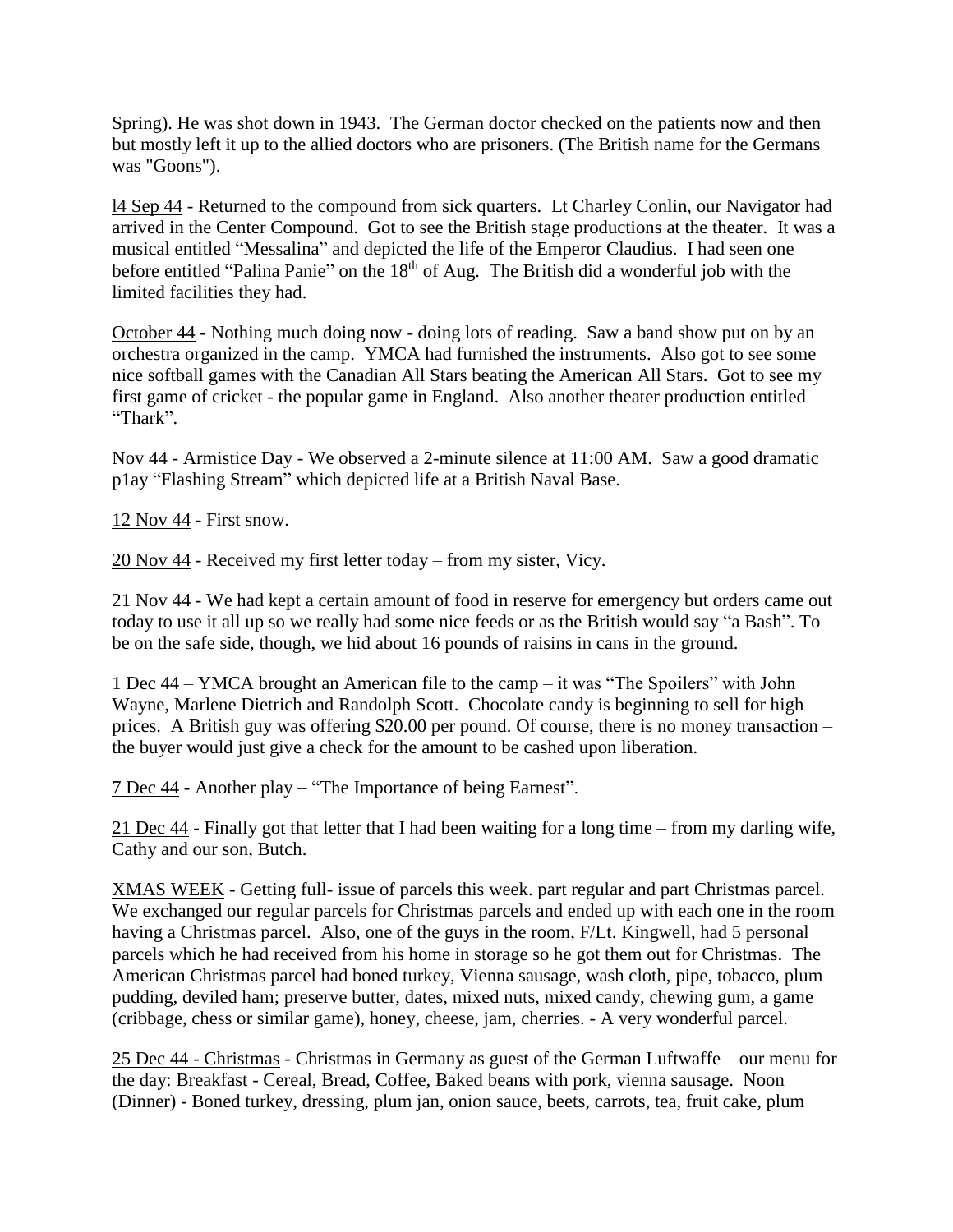pudding, noodle soup, bread. Supper - Fruit cake, mincemeat pie, coffee. We had turkey for 3 good meals. The puddings also lasted for 3 meals. Had singing at the theater. "The Messiah" was presented during the Christmas week.

31 Dec 44 - Saw the production of "The Drunkard" which would have really been good if the actors could have been slightly drunk. The show ended about midnight and we had a singing session afterward. The Germans gave no special food to the prisoners this year. They didn't seem concerned whether they had Christmas or not. But the Red cross parcels made our Christmas brighter.

11 Jan 45 - Saw an American film "The Male Animal" with 0liva de Haviland, Jaek Carson and Henry Fonda. The German official news summary (the O K W - or in German "Das Oberkammando der Wehrmacht gibt Bekannt") translated in American language means "The high command of the armed forces gives or makes known" have been mentioning the Russians on the Eastern Front. They seem to expect Joe Stalin to start a big drive.

15 Jan 45 - OKW announced "Soviet Begonnen Gross Angriff" or "The Soviets have begun a major offensive on the Eastern Front". This brought new hopes what we could be liberated by the Russians.

17 Jan 45 - Our second wedding anniversary and I am a long ways from Cathy.

20 Jan 45 - What a thrill -- 5 letters from my darling wife with pictures of her and our son "Butch". Gosh it makes me feel good. Also got a letter from Elzie Williams. The Russians are still driving and we are still hoping that we will be liberated. Little do we know that our hopes will be blasted very shortly.

24 Jan 45 - At 2100 (9:00 PM) it was announced officially that the Germans were moving us out of Stalag Luft III. What a cruel blow this was - we were hoping against hope that we would be liberated. The weather is below freezing and snow and ice covers the ground. Some people also went wild with preparations for the move. We made a sled to carry our clothes, etc.

28 Jan 45 - At about 0215 (2:15 AM) we were issued parcels and marched out for destination "unknown". Snow was nice for our sleds but not to walk on. We marched to Friedwaldav which is about 29 Kilometers (18 miles) from Stalag Luft III. We were to stay here overnight but the Germans decided to move to the next town which is about 6 kilometers. We moved to that town and stayed in the stable there.

29 Jan 45 – Left out at about 0900 and marched to Muskau. 300 of us stopped at a French camp.

31 Jan 45 - Remained at the French POW camp for couple of days - left at 1400 (2:00 PM) to go with the other Americans. Saw Owen Liversey, spent the night at Graustein.

1 Feb 45 - Arrived at Spremberg - stayed overnight and loaded on a train next morning.

2 Feb 45 - With 40 or 50 men to one small French boxcar and the weather being very cold this was the roughest part of the trip yet.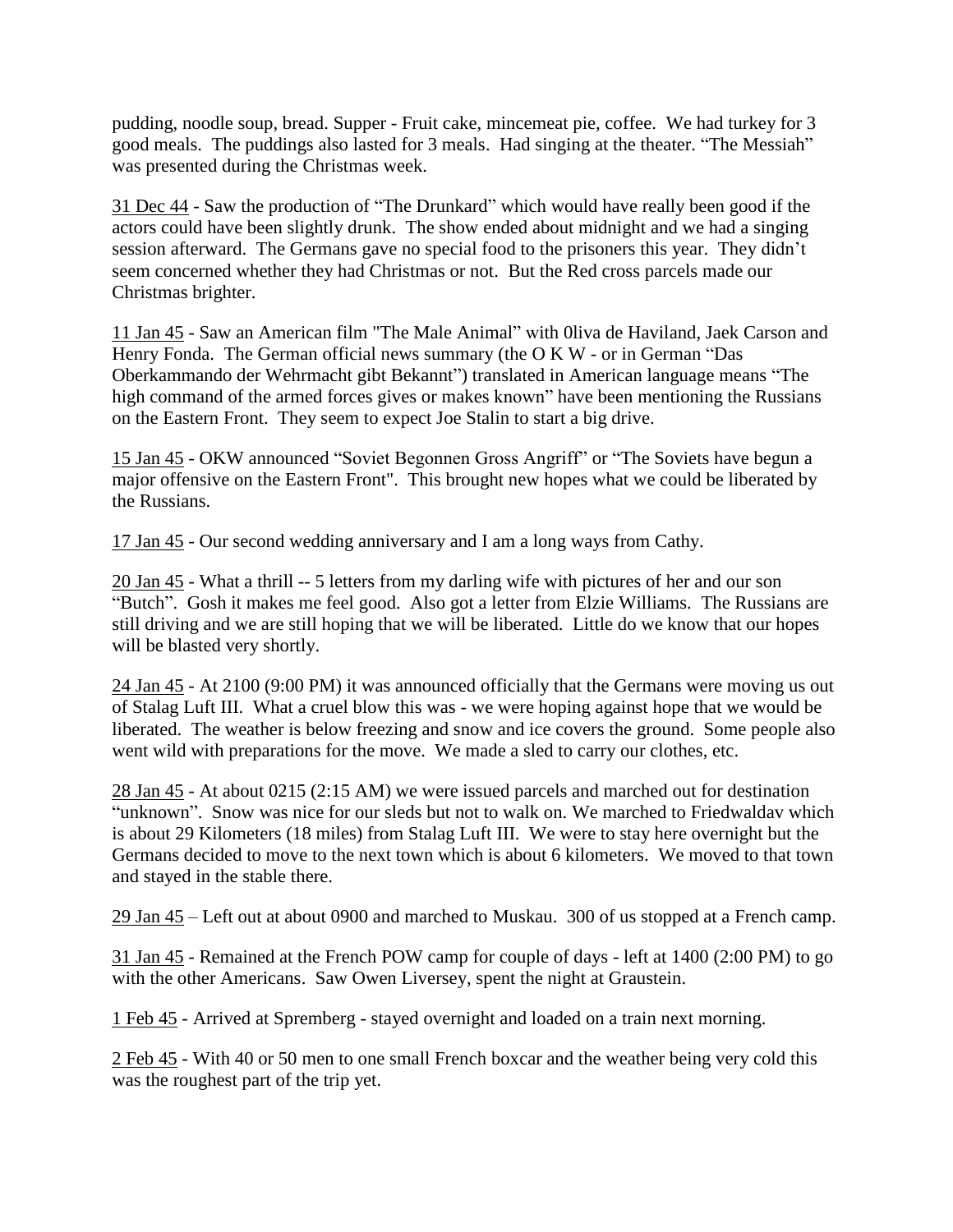4 Feb 45 - Arrived at Stamlager XIII located at Nurenberg. On the train trip we went from Spremberg - Blesti Uhland - Elsterwalda - Priestla – Groditz – Riesa – Cheminz - Weimer - Erfurt - Helsbruk - Ausgang - Nurenberg.

5 Feb 45 - Nothing much of interest – Have seen quite a few of my friends including Bill Vorhies, Don Henry, Max Sketika, Frank Winands, John Spargo. George Davis is sleeping right above me in our barracks. There are 25 men to eat and sleep in a room about the size of an ordinary living room. Some are sleeping on tables - some on the f1oor. Food is pretty scarce.

15 Feb 45 - RAF made a night raid over Nurenberg - it was scary.

 $20, 21, 22$  Feb  $45$  -  $8$ <sup>th</sup> AF raided Nurenberg bombing the marshalling yards. The yards are about 3 miles from us and it got a bit scary.

26 Feb 45 - One of the RAF bombs hits close to the camp tonight.

27 Feb 45 - Potato ration cut - RAF scares the 1lfe out of us again.

28 Feb 45 - RAF over Nurenberg again.

5 Mar 45 - Bread ration cut again to 1/7 loaf per man per day - potato ration is 2 per day.

8 Mar 45 - snowing for  $7<sup>th</sup>$  straight day - we are now getting German field ration bread (hardtack) for 2 days per week.

9 Mar 45 - Snowing again.

Nothing of unusual interest has happened except bombing raids. Food ls scarce – No Red Cross parcels in camp. Everyone seems to be getting nervous and jumpy from the bombings and lack of food. The RAF raids by the RAF are particularly nerve wracking. One night they came over and lit up the city. They also dropped a string of flares around our camp and we thought that they were going to bomb us, but we found out later that the flares around the camp were for our protection - the bombers had orders not to cross the line of flares. It looked like a  $4<sup>th</sup>$  of July celebration with the sky lit up, bombs bursting, aircraft being hit, etc.

14 Mar 45 - Nice weather - Red Cross trucks arrive in camp with food – sunshine. What more could you ask for except to be liberated. You could almost shed tears of joy when the food truck showed up.

Nurenberg is under almost constant air alert - the  $8<sup>th</sup> AF$  come over during the day – the RAF at night - this previously beautiful city is probably mostly rubble now. It is becoming evident more and more each day that Germany can't feed the prisoners they have but they continue to bring more to this camp. Our rations are very poor - the Red Cross with their truck (American government loaned them the trucks) are keeping us in food. We get very little from the Germans.

17 Mar  $45 - \text{Cath's birthday - her } 20^{\text{th}}$  and the  $2^{\text{nd}}$  one that I have been away from her.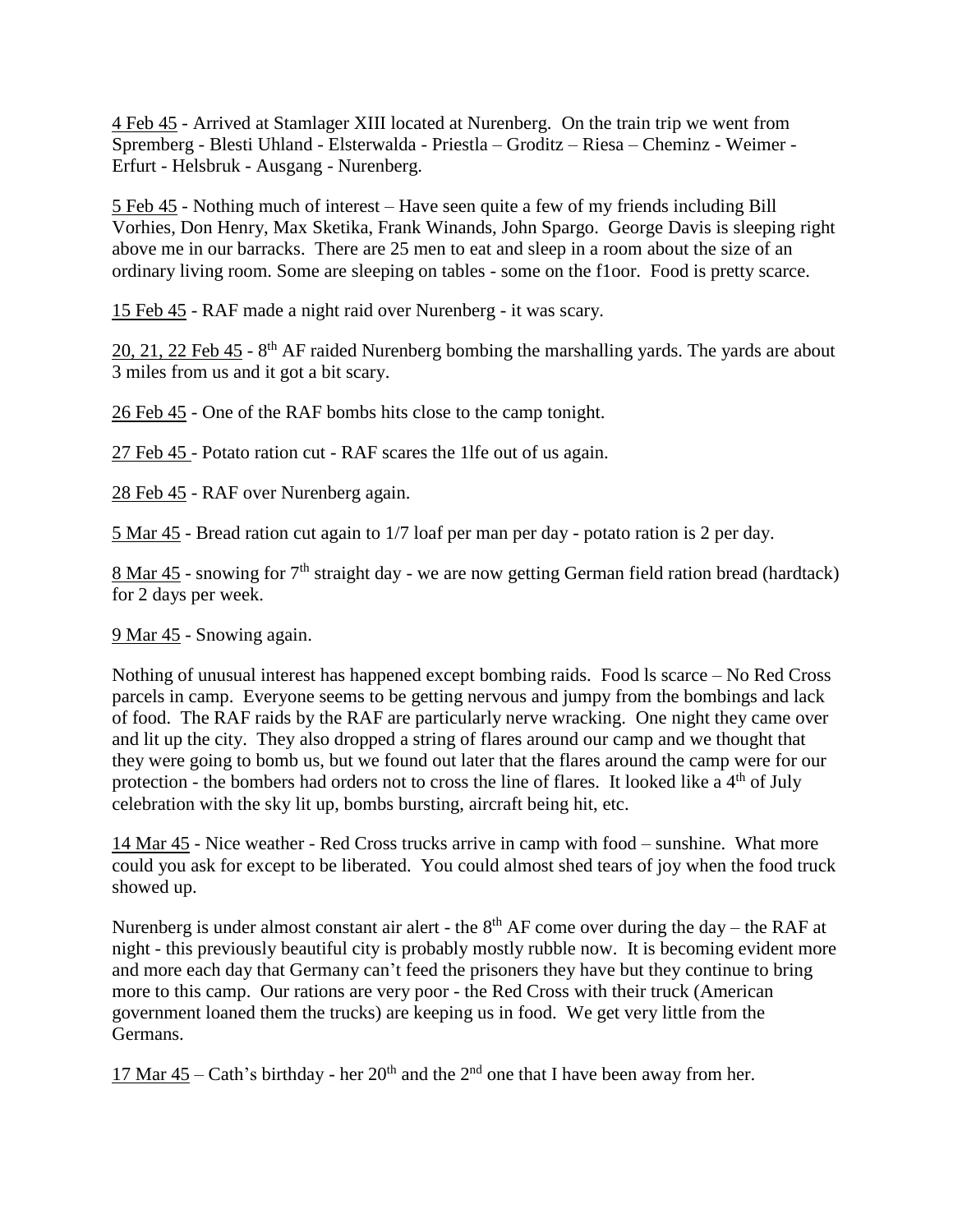20 Mar 45 - RAF over for 3rd straight night.

24 Mar 45 - Got an extra issue of parcels today - French Red Cross parcels were issued on basis of one parcel per 12 men. The French parcels contained some rich food – one contained 1 can condensed milk, 5 cans sardines, 6 cans fruit James - 2 lbs sugar, 2 lbs biscuits, 4 - 2 ounce pkgs. of French tobacco. Another one contained 1 lb honey cake - 2 1bs biscuits (cracker) - 1 large can fruit jam - 1 lb cocoa - ½ lb meat pate - ½ chocolate - 1 large candy bar  $-$  ½ lb sugar - 1 pkg. candy.

25 Mar 45 - Hitler called up the 14 year old boys and girls in a proclamation over the German radio. The boys were to go to combat - the girls to war jobs – Germany is in bad shape and is getting desperate - the Americans are on the move from the west.

28 Mar 45 - German news report that allies are still driving toward Nurenberg which means we will probably be on the move soon - in fact the excitement about moving has already begun.

29 Mar 45 - Situation has settled down somewhat.

3 Apr 45 - Well- we are moving tomorrow - seems as though we are always moving ahead of the allies. Wish they would hurry and catch up with us so we can be liberated. The Germans are more prepared for this move as they announced the route and stops which we will make and the destination to which we are headed.

4 Apr 45 - On our way - we were at Nurenberg for 2 months - we are now headed for Moosberg located northeast of Munich. First day's trip included Feucht - Ochenbruck - Pfieferhutte - Oberferrieden\_- Postbauer and Polling where we stayed overnight. And we were in our usual place - in a barn. We covered about 25 kilometers.

5 Apr 45 - Left Polling about 0900 and went to Nueuarkt. We stopped there for a few hours and saw the planes pass over going to bomb Nurenberg. We could hear the bombs bursting. It was a beautiful day - sunny and nice temperature. We are issued l/9 loaf of bread, a little honey and small cup of soup. We stopped in a forest till dark so we could travel at night and not have the danger of being strafed by our own planes. Went on to the city of Berching and stayed overnight in a church. Berching is one of the old cities of Germany. It was partially walled in - distance about 24 kilometers.

6 Apr 45 - Departed Berching at approximately 1430 (2:30 PM). After being issued ½ parcel (British Red Cross), 1/7 loaf German bread and a little honey, we went through Pranksteten (we passed another group of Americans here including Owen Livesy, Bill Voorheis, and others who had left out ahead of us) - Beilingries – Paulushoffen (which ls at the top of a small mountain which of course we had to walk up) Altmandorf and arrived at Ponsdorf about midnight. We have covered 24 kilometers on this leg but it was about the roughest day so far on this trip. It had rained quite a bit and our packs as well as our clothing were soaked which needlessly to say make things heavier. We settled ln our barn for the night. But no one cared where we stopped just as long as we stopped.

7 Apr 45 - Germans decided to give us a day's rest and permit the others behind to catch up. Quite a few of the guys stopped at towns behind us, mostly at Belingries - and came on the next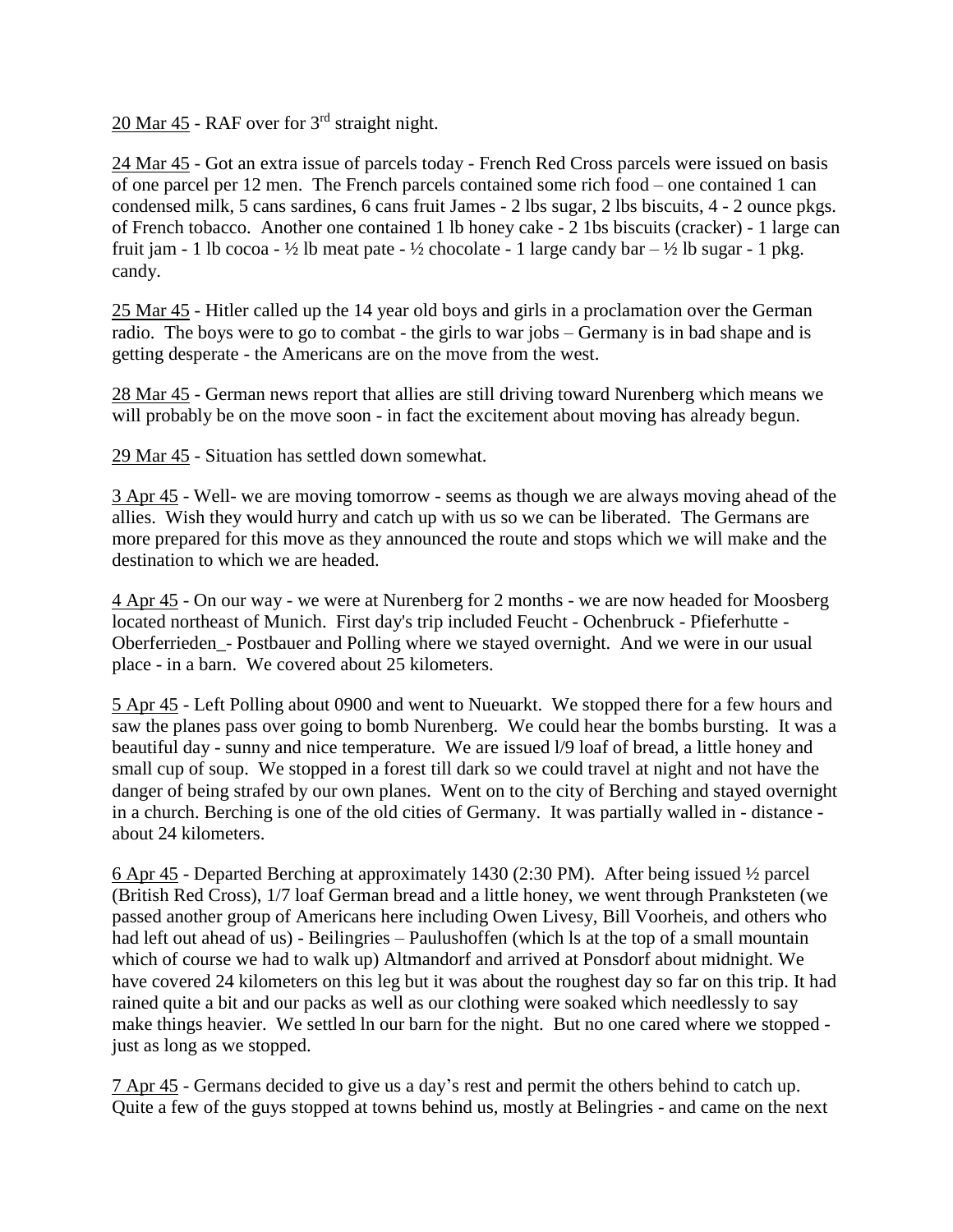day. The farmer who owned the barn gave us all the potatoes we wanted and permitted us to heat water and boil as many potatoes as we desired. It was real nice of him to do that - he had a boiler in a little shed that he permitted us to use and also his wood. The German civilians we encountered on this trip were rather friendly to my surprise - The guards Permitted us to trade almost at will with the civilians so we used soap, cigarettes, chocolate, coffee and tea from our Red Cross parcels for eggs, flour, potatoes etc. This is known as "Scrounging" in Kriege language. A few American cigarettes, a bar of soap, a little tea, coffee or cocoa would get eggs, mi1k, potatoes or even a loaf of the better German bread (which is much better than our ration bread). When trading with men we use cigarettes and with women we used soap, coffee, tea or cocoa. The chocolate candy when trading goes real well with children. Swan soap was used almost exclusively in American Red Cross parcels and it was very good for trading with the Germans. American cigarettes were better than other cigarettes for trading also. The march was doing most of us some good although it was hard at first but with the guards permitting us to trade a few of us probably gained a pound or two. With the Germans furnishing practically no food for us, the parcels and trading kept us going.

8 Apr 45 - Left Ponsdorf about 0900 and the weather was just fine. Nice sunshine that is drying out our clothes and our packs. Our spirits are revived somewhat - we feel that it is just a matter of time before the Germans have to surrender - we still have hopes of the advancing American troops liberating us. Our trip this day took us through Schanhaupten - Sanderadorf - Mindelstetten - Forcheim - Marchlng - and then we crossed the Danube river and stopped at the town of Neustadt. I had been over the Danube a few times by air, crossing it going over into Rumania and sometimes to Vienna - but this was my first trip by land (on foot) crossing "The Blue Danube". But very few if any had the energy or ambition to "waltz" as we went over the river. The Germans had placed explosives on the bridge so it could be destroyed ahead of the American troops. We stopped out in a field and were going to stay there for some time until we could get on a train and go the rest of the way to Moosberg. We weren't too happy about this because we knew howit was to be cramped up in a boxcar - jammed as close as cattle. But our main worry was that the train would get attacked by allied fighter planes - we saw them almost every day on our march going about looking for targets such as trains, trucks, etc. Since the German guards were in commend we could do nothing about the decision to go by train. We had gotten settled down when overhead 4 P-47 Thunderbolts started looking us over. Boy what excitement – and what an eerie feeling prevailed over the entire group. The fighters evidently were trying to determine if it was a group of German soldiers and if so they would have strafed. There was no place to run and even if we did run it might make the pilots think we were soldiers and then it would be "Katy bar the door". The senior American officers ordered a large P O W be placed on the ground with our white sheets (When we left Nurenberg we took some white sheets to be used for signaling or some similar use in case of emergency. Also, we could use them for bandages if needed). The planes left after the P O W was placed on the ground. What a relief it was to see them f1y away. (incidentally - P-51 aircraft kept track of us through the entire march - coming over each day to check our location). After the planes departed, the German Captain (Hauptman) in charge ordered us to get ready to move. He decided that we had better move out before other planes came over and ended up strafing us. It was a relief to know that we would not be jammed in boxcars and have the possibility of being strafed. It was late but we marched to Mulhlhausen - we covered 20 kilometers this day.

9 Apr 45 - Left out from Mulhlhausen about 1000. We were now getting into the farm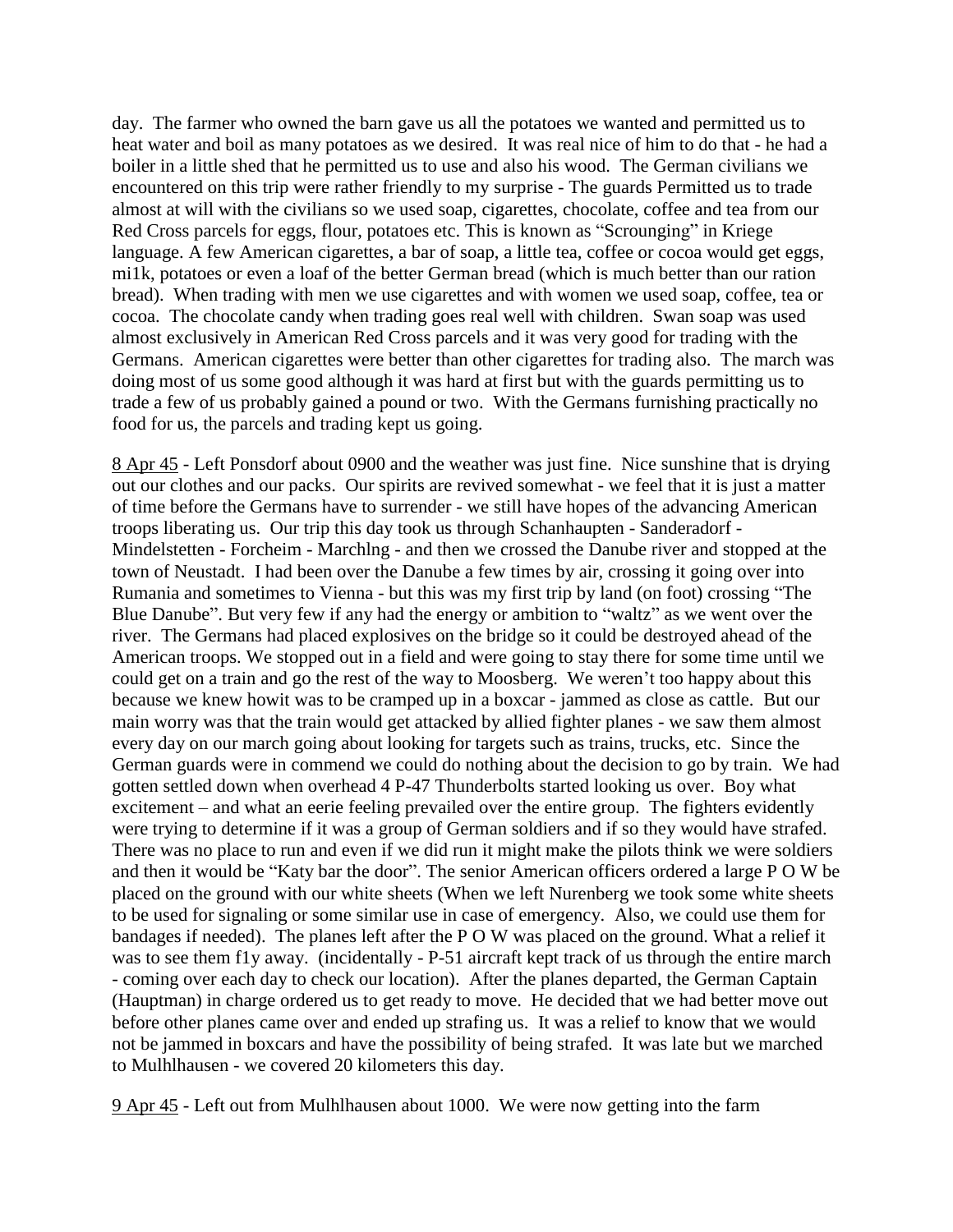lands of Bavaria which were pretty. It was small hills and valleys and at this time of the year the wheat and other grains were real green. And it was so quiet and peaceful - it just didn't seem that a war was still going on. The people were very friendly and this part of Germany had never been bombed because there were no military targets here. Small towns and farms were all you saw. The civilians seemed to be ready for the war to be over also. Our trip took us through Sigenberg - Erlach and in the afternoon, we stopped at the town of Schweinbach, where we were issued ½ Red Cross parcel. We got settled down at a nice farm about 1600 (4:00 PM) and had nothing to do but prepare supper and go to sleep. The lady at the farm permitted us to cook on her stove in her kitchen and we managed to get some eggs from her for breakfast. She was very nice. We traveled only 10 kilometers today.

10 Apr 45 – Left schweinbach at about 1030 (10:30 AM) and got a small ration of bread. Trip took us through Ludmandorf – Pfefferhausen – Oberfussbach – Obermunchen and stopped overnight at Gammelsdorf. Covered 21 kilometers today. Going through one of the many small towns, a German lady threw some bread out the window to us. At the towns the civilians put water out by the roadside so we could have a drink.

11 & 12 Apr 45 - stayed Gammelsdorf. Did quite a bit of trading with civilians these two days. Ran into some French POWs who were working on German farms. They thought we had escaped as we were some distance from Gammelsdorf while trading.

13 Apr 45 - Left out this morning on the last leg of the journey - We had really enjoyed the rest the two days had provided but good things come to an end. It was a dreary day and to make it more dreary we received word that our beloved President Franklin D. Roosevelt had died. Our journey took us Durnieboldorf – Pfettrach – Zieglberg - and arrived at Moosberg in the afternoon, covering 11\_ kilometers today.

MOOSBERG - STAIAG LUFT VII-A - At last we came to the end of the second "forced" march. This march had been quite different from the other. This one had been organized. This was partly due to the fact that the German captain (Hauptman) in charge of us wasn't like the typical German officer. He planned it so that it wasn't so hard on us. He was an Austrian born officer who supposedly live in Vienna. We had covered about 144 kilometers which equals about 90 miles. But it was certainly nice that we used l0 days to get here. Ten days out from behind barbed wire - but now we were back behind the fence again. Barbed wire everywhere you look. We were quartered in large tents. After getting settled down most of us started looking for buddies whom we thought we had seen. I finally found Charlie Conlin, our Navigator; and the ball gunner, Sgt. Wilby. Also Joe Collins and Jones who were with me in cadet training. Ran into Bill Mitchel, Jack Hartman and some others from our group. Quite a reunion of the 465th Bomb Group especially my Squadron (783rd Bomb Sqdn.).

23 Apr 45 - This was a red letter day - it was officially announced that the Germans had agreed not to move any more POWs in face of the allied advances. This meant that we would just wait until the Americans took Moosberg and liberated us. We were getting excited.

28 Apr 45 - News that a "Free Movement" had taken over the radio station in Munich had ordered all fighting in Bavaria (of which Munich is the capitol) to cease. But later that day the Gestapo had eliminated the "free Movement" and the war was still on. But rumors were flying